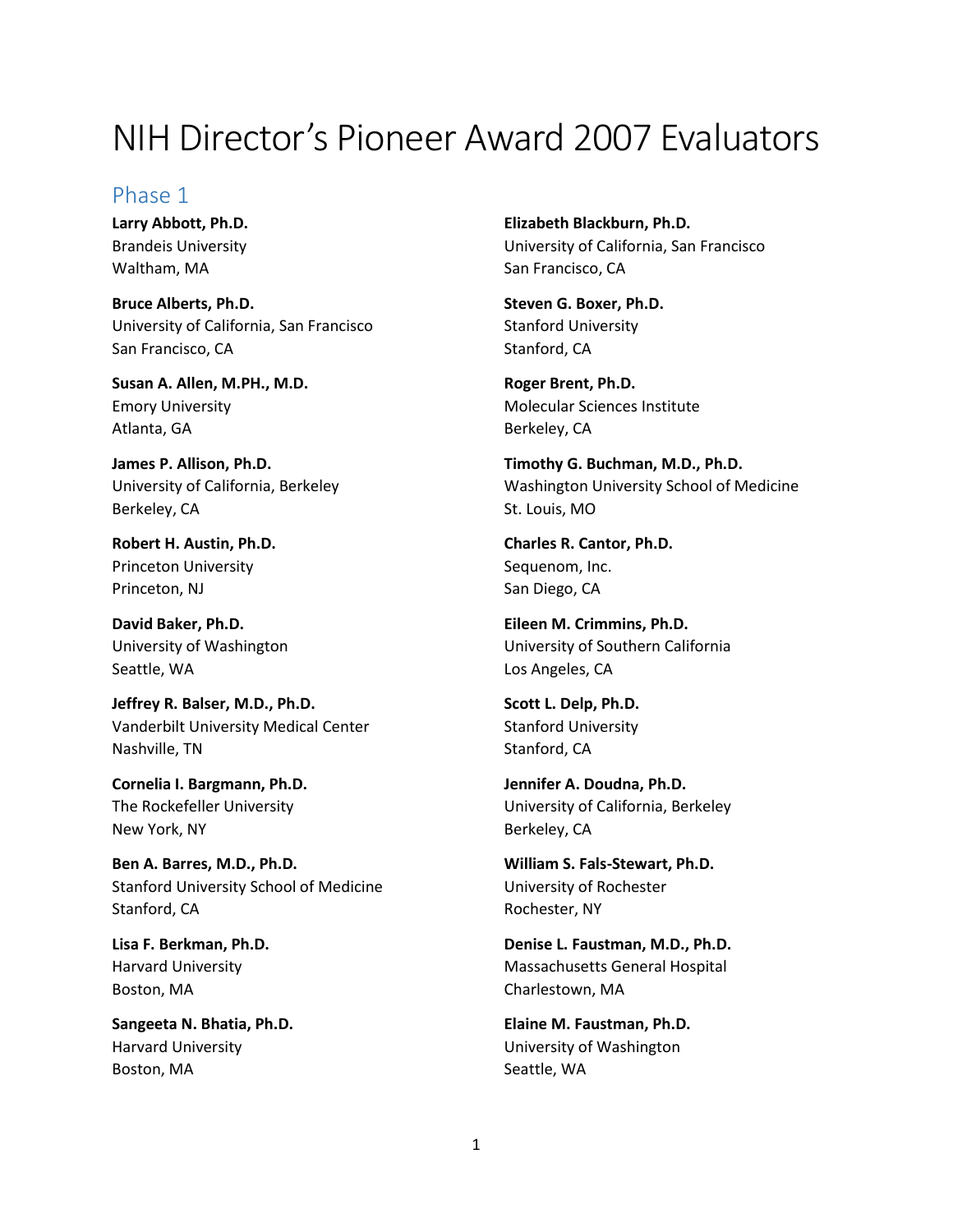**Robert Freedman, M.D.** University of Colorado Health Sciences Center Denver, CO

**David Ginsburg, M.D.** University of Michigan Ann Arbor, MI

**Hilary A. Godwin, Ph.D.** Northwestern University Evanston, IL

**Francisco Gonzalez-Scarano, M.D.** University of Pennsylvania Philadelphia, PA

**Susan L. Greenspan, M.D.** University of Pittsburgh Pittsburgh, PA

**Diane E. Griffin, M.D., Ph.D.** Johns Hopkins University Bloomberg School of Public Health Baltimore, MD

**David J. Gross, Ph.D.** University of California, Santa Barbara Santa Barbara, CA

**Hobart W. Harris, M.D.** University of California, San Francisco San Francisco, CA

**Susan B. Horwitz, Ph.D.** Yeshiva University New York, NY

**Michael W. Hunkapiller, Ph.D.** Alloy Ventures Palo Alto, CA

**Judith E. Kimble, Ph.D.** University of Wisconsin Madison, WI

**Marc W. Kirschner, Ph.D.** Harvard Medical School Boston, MA

**Nancy Kopell, Ph.D.** Boston University Boston, MA

**Mitzi I. Kuroda, Ph.D.** Harvard University Boston, MA

**Peter R. MacLeish, Ph.D.** Morehouse School of Medicine Atlanta, GA

**Philippa C. Marrack, Ph.D.** National Jewish Medical and Research Center Denver, CO

**Joseph L. Martinez, Ph.D.** University of Texas at San Antonio San Antonio, TX

**Todd J. Martinez, Ph.D.** University of Illinois, Urbana-Champaign Urbana, IL

**Fred W. McLafferty, Ph.D.** Cornell University Ithaca, NY

**Jill P. Mesirov, Ph.D.** Massachusetts Institute of Technology Cambridge, MA

**Donald M. Mock, Ph.D.** University of Arkansas Medical Sciences Little Rock, AR

**Gilbert S. Omenn, Jr., M.D., Ph.D.** University of Michigan Medical School Ann Arbor, MI

**Banu Onaral, Ph.D.** Drexel University Philadelphia, PA

**Philip A. Pizzo, M.D.** Stanford University School of Medicine Stanford, CA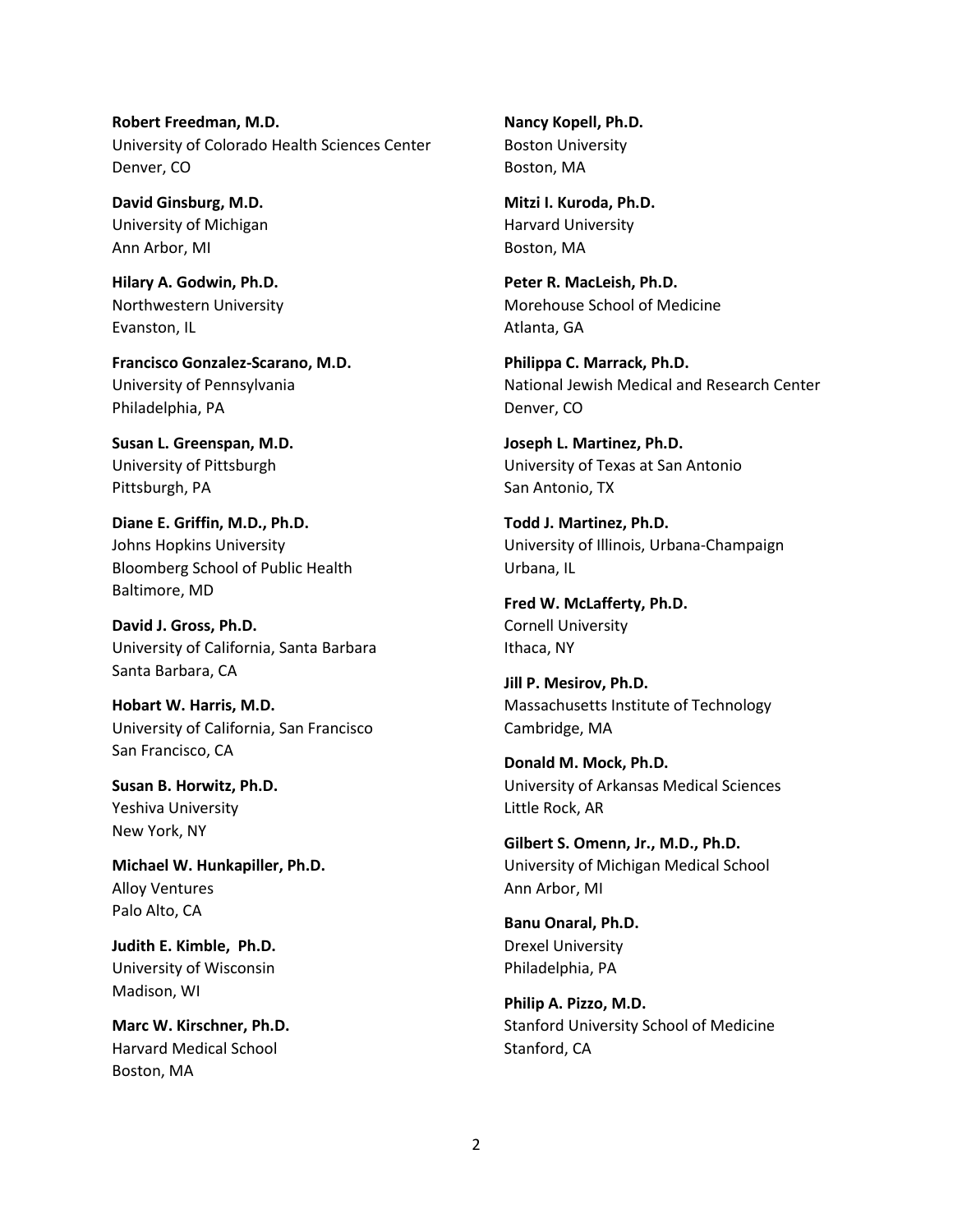**Franklyn G. Prendergast, M.D., Ph.D.** Mayo Foundation Rochester, MN

**Randall R. Reed, Ph.D.** The Johns Hopkins University School of Medicine Baltimore, MD

**Rebecca R. Richards-Kortum, Ph.D.** University of Texas Austin, TX

**Jesse R. Roman, Jr., M.D.** Emory University School of Medicine Atlanta, GA

**Alejandro Sánchez Alvarado, Ph.D.** University of Utah Salt Lake City, UT

**Elaine Sanders-Bush, Ph.D.** Vanderbilt University School of Medicine Nashville, TN

**Steven J. Schiff, M.D., Ph.D.** George Mason University Fairfax, VA

**Ellie E. Schoenbaum, M.D., Ph.D.** Albert Einstein College of Medicine Bronx, NY

**Charles N. Serhan, Ph.D.** Harvard Medical School Boston, MA

**Pamela A. Silver, Ph.D.** Harvard Medical School Boston, MA

**Joan A. Steitz, Ph.D.** Yale University School of Medicine New Haven, CT

**Susan S. Taylor, Ph.D.** University of California, San Diego San Diego, CA

**Thea D. Tlsty, Ph.D.** University of California, San Diego San Diego, CA

**Linda J. Waite, Ph.D.** University of Chicago Chicago, IL

**David R. Walt, Ph.D.** Tufts University Medford, MA

**Robert H. Waterston, M.D., Ph.D.** University of Washington Seattle, WA

**Maria J. Wawer, M.D.** Columbia University New York, NY

**Richard M. Weinshilboum, M.D.** Mayo Clinic College of Medicine Rochester, MN

**Jennifer L. West, Ph.D.** Rice University Houston, TX

**Richard J. Whitley, M.D.** University of Alabama at Birmingham Birmingham, AL

**Owen N. Witte, M.D.** University of California, Los Angeles Los Angeles, CA

**Sunney Xie, Ph.D.** Harvard University Cambridge, MA

**Keith R. Yamamoto, Ph.D.** University of California, San Francisco San Francisco, CA